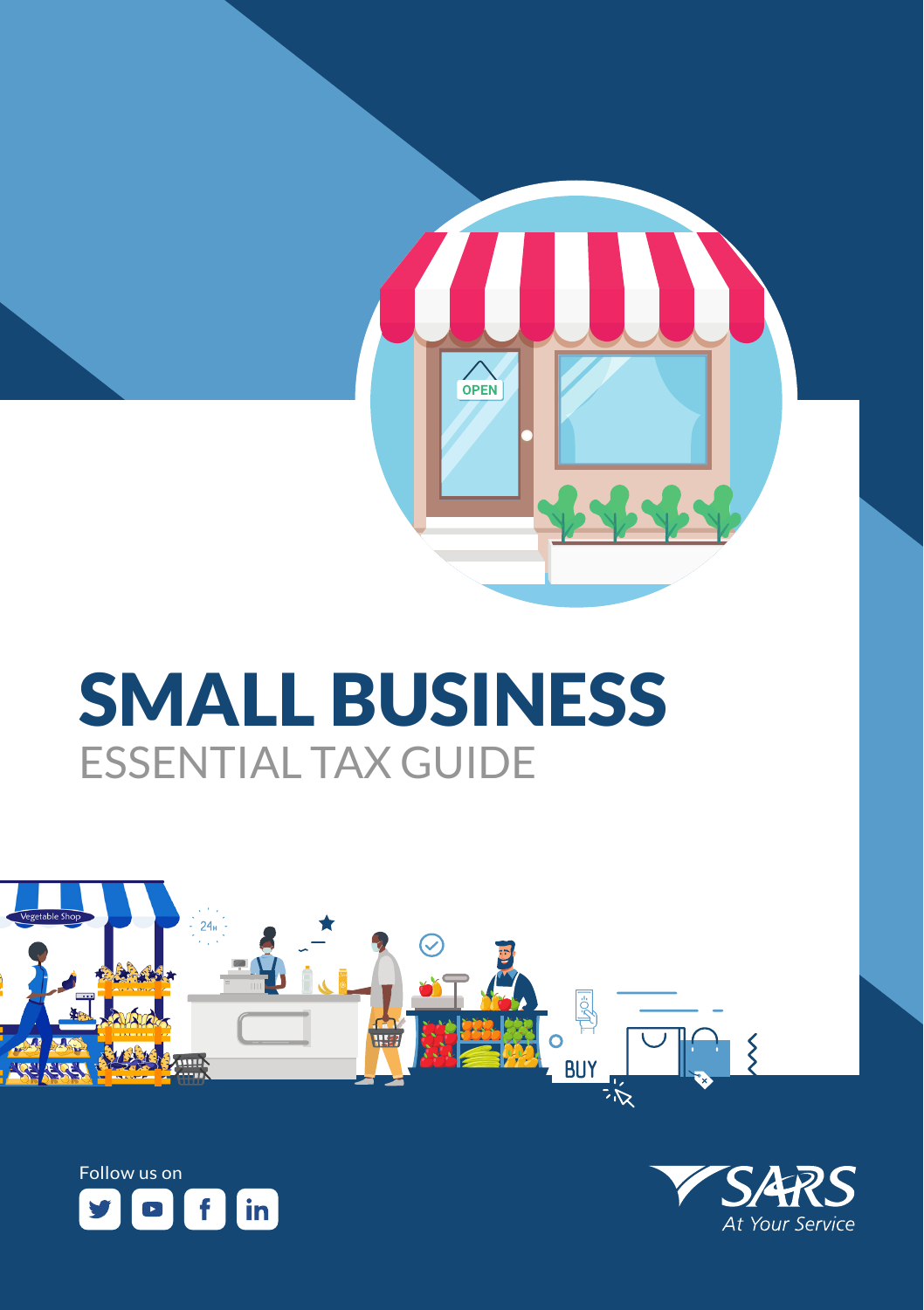## **SARS Small Business Essential Tax Guide**

This guide provides useful information for Small, Micro and Medium Enterprises (SMMEs) and their tax obligations relating to tax registration, filing, and payment with the South African Revenue Service (SARS). It also includes information on the different tax types you may be liable for depending on the size and nature of your business.

Due to the many legal and tax obligations that are associated with different types of businesses, before you start your business, first decide on the type of entity that you want to start.

### **Responsibility of a business owner**

Ultimately, business owners are responsible for filing and making payment to SARS accurately and on time. This is regardless of whether you have a Tax Practitioner or someone else handling your tax matters.

## **Tax payments**



Tax payments can be made using eFiling or direct bank transfer. Payments must be made on time to avoid interest and penalties. SARS will no longer accept cheque payment after December 2020.

## **Record keeping**



Good record keeping helps you explain what is declared on your income tax return in the event that SARS has questions regarding information declared on your return. Keeping supporting documents such as sales slips, invoices, receipts, bank deposit slips and other documentation will help you manage your tax matters better and ensure that you remain tax compliant.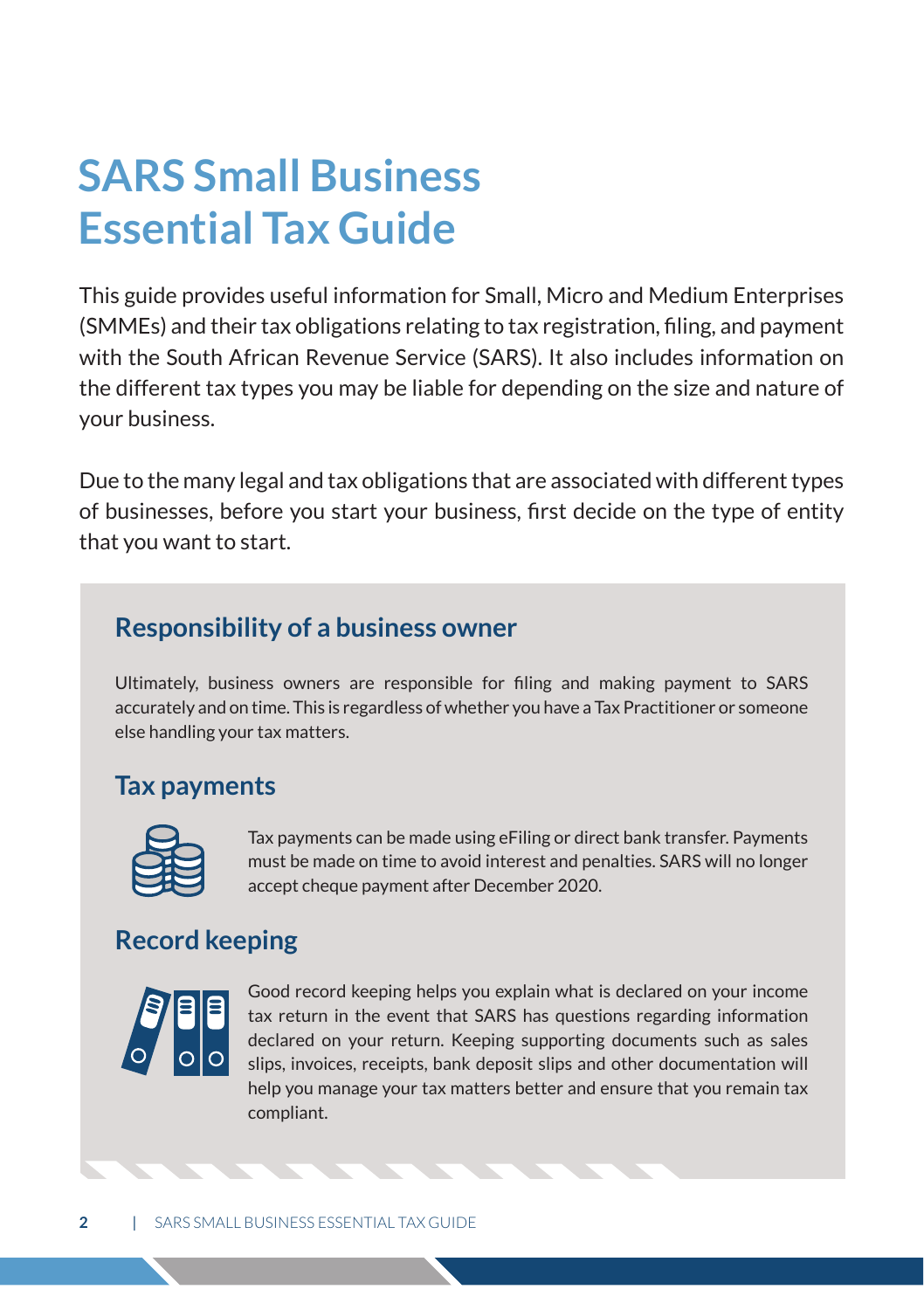## **Types of business and tax responsibilities**

| <b>Types of business</b> Description                   |                                                                                                                                                                                                                                                                                                         | <b>Tax responsibilities</b>                                                                                                                                                                                                                                                                                                        |
|--------------------------------------------------------|---------------------------------------------------------------------------------------------------------------------------------------------------------------------------------------------------------------------------------------------------------------------------------------------------------|------------------------------------------------------------------------------------------------------------------------------------------------------------------------------------------------------------------------------------------------------------------------------------------------------------------------------------|
| Sole Trader/<br>Owner                                  | Operates on a small scale and run by<br>self-employed individuals. Includes the<br>informal businesses. No requirement to<br>register with Company and Intellectual<br>Property Commission (CIPC).                                                                                                      | Register for Personal Income Tax (PIT)<br>and annually declare your business<br>income on the Income Tax Return for<br>Individuals (ITR12). Where you need<br>to pay SARS, you must do so before the<br>payment deadline reflected on your<br>Notice of Assessment (ITA34).                                                        |
| Partnership                                            | Two or more people with common<br>interest who join to run a business. No<br>requirement to register with CIPC. Each<br>partner will be taxed separately according<br>to their share in the business.                                                                                                   | Register for Personal Income Tax (PIT)<br>and annually declare your business<br>income on the Income Tax Return for<br>Individuals (ITR12). Where you need<br>to pay SARS, you must do so before the<br>payment deadline reflected on your<br>Notice of Assessment (ITA34).                                                        |
| Private/Public<br>Companies<br>or Close<br>Corporation | Formal business that is required to<br>register with CIPC and obtain a company<br>registration number. The company is<br>separate from the owner and the owner is<br>required to submit their Personal Income<br>Tax.                                                                                   | » Automatic registration for Corporate<br>Income Tax (CIT) when registering<br>with CIPC and declare CIT annually<br>on ITR14<br>Register for VAT - if you qualify<br>$\mathcal{V}$<br>Register for PAYE - if you qualify<br>$\mathcal{V}$<br>and Special Small Business taxes:<br>Turnover Tax, SBC or ETI.<br>» Payment of taxes |
| Co-operative                                           | A Co-operative is formed when a group<br>of people, with common interests, joins<br>to achieve a certain economic, social or<br>cultural goal, such as a stokvel, community<br>agricultural venture, etc. A Co-orporative<br>is required to register with CIPC.<br>Co-operative are taxed as companies. | See Private/Public Companies or Close<br>Corporations                                                                                                                                                                                                                                                                              |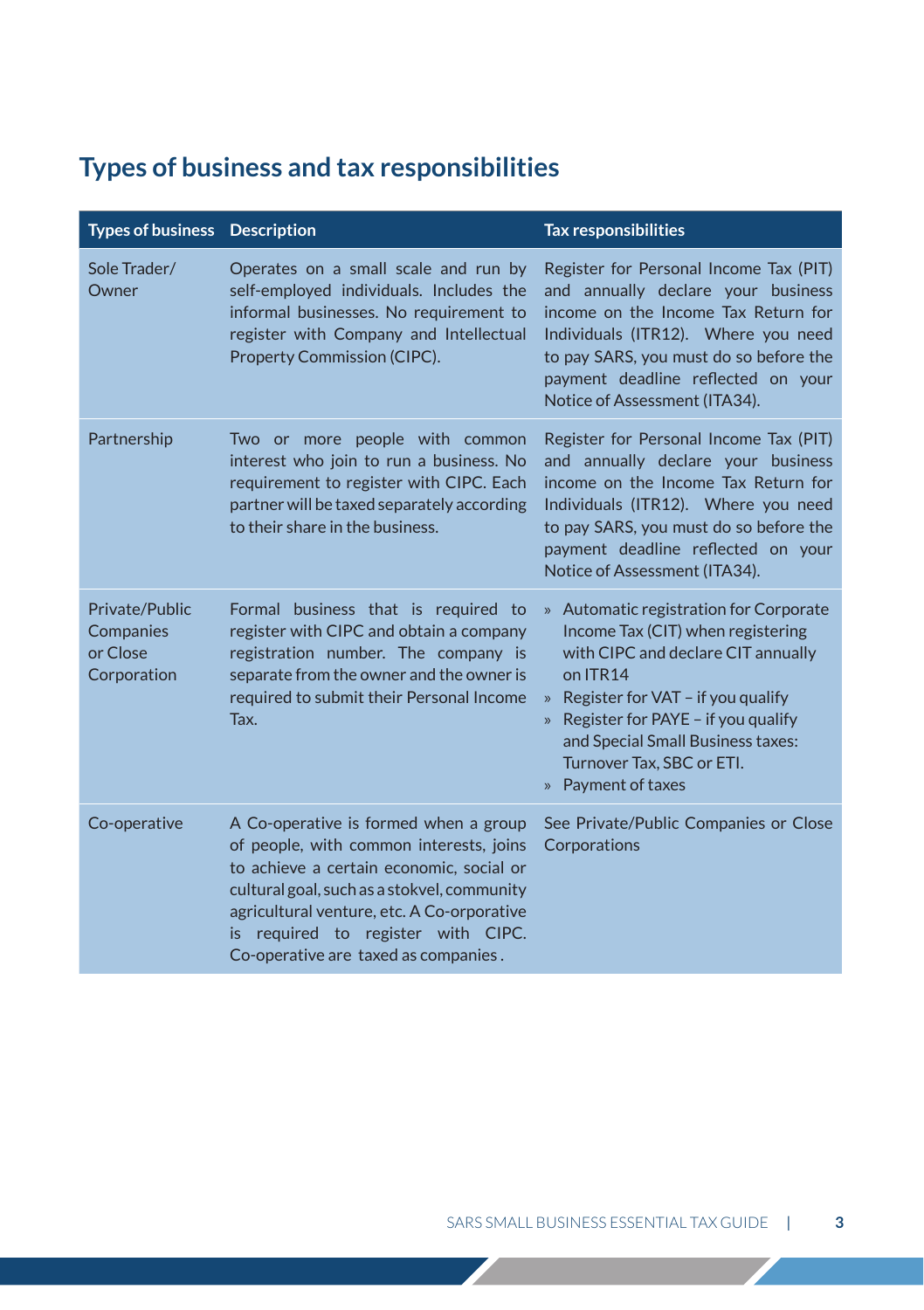#### **When do you register for tax?**

Once you have registered your company with the Company and Intellectual Property Commission (CIPC) formerly called CIPRO on www.cipc.org.za, SARS will automatically generate a Company Income Tax (CIT) reference number for you. The company representative must then register on SARS eFiling to update information, and transact electronically and conveniently with SARS.

Self Employed/Sole Trader or persons in Partnerships need to register for Personal Income Tax (PIT) directly with SARS via SARS eFiling.

#### **Your tax obligation**

Whether as a self-employed individual or business, you are required to register your business with SARS, file your tax returns and pay the required taxes on time.

#### **Convenient ways to interact with SARS**

Most of your interaction with SARS will happen online via SARS eFiling. If you are trading as an individual and do not have an Income Tax Reference Number, you must first register as a taxpayer on eFiling to create a profile, and a tax reference number will be generated for you.

To register for eFiling:

- » Visit the SARS website www.sars.gov.za and click eFiling then REGISTER NOW; or
- » If you are trading as a Sole Trader or in Partnership Download the SARS MobiApp from the Google Play Store (Android) or App Store (Apple devices) and tap on 'REGISTER' .

You can also watch the "How to register for eFiling" video on the SARS TV YouTube channel.

Once all your information is updated, especially banking details, contact details and company representative, you can register for other taxes such as VAT, PAYE, etc. on eFiling, without visiting a SARS branch.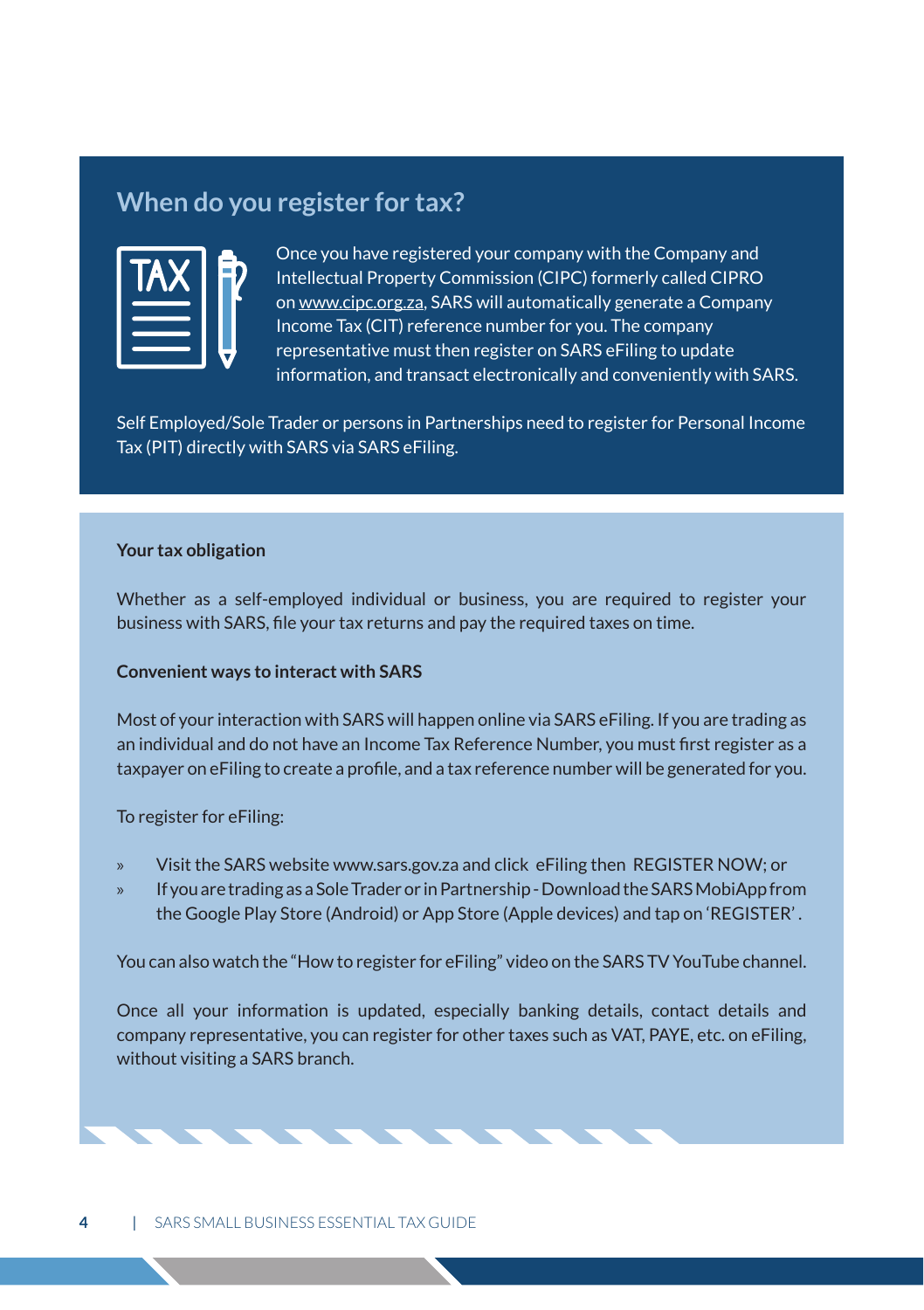#### **Special taxes applicable to small businesses**

There are a number of tax incentives available to qualifying small businesses like the Turnover Tax (TOT), Small Business Corporation Taxes (SBC) and Employment Tax Incentive (ETI).

#### **1. Turnover Tax (TOT)**

Turnover Tax aims at reducing and simplifying tax compliance and the administrative burden on small businesses with an annual turnover of R1 million or less.

The Turnover Tax system is a single tax system and replaces Income Tax, VAT, Provisional Tax, Capital Gains Tax and Dividends Tax. Qualifying businesses will declare and pay one (1) tax (unless with a VAT or PAYE option) and only start paying tax when their annual turnover exceeds R335 000.



 *A small business that is registered for Turnover Tax can choose to register for VAT as well.*

#### **2. Small Business Corporation (SBC)**

Small businesses with an annual turnover of up to R20 million may qualify to pay Income Tax at a reduced tax rate. If you indicate that you are a small business on your Income Tax Return (ITR14), and meet all the requirements, the reduced rates will be applied automatically. There is no need to apply for the reduced rates because your SBC status will be determined using information on your ITR14.

## **Value-Added Tax (VAT)**

Businesses with estimated or actual turnover of more than one R1 million are required to register and to charge 15% VAT on the taxable supplies of goods and services.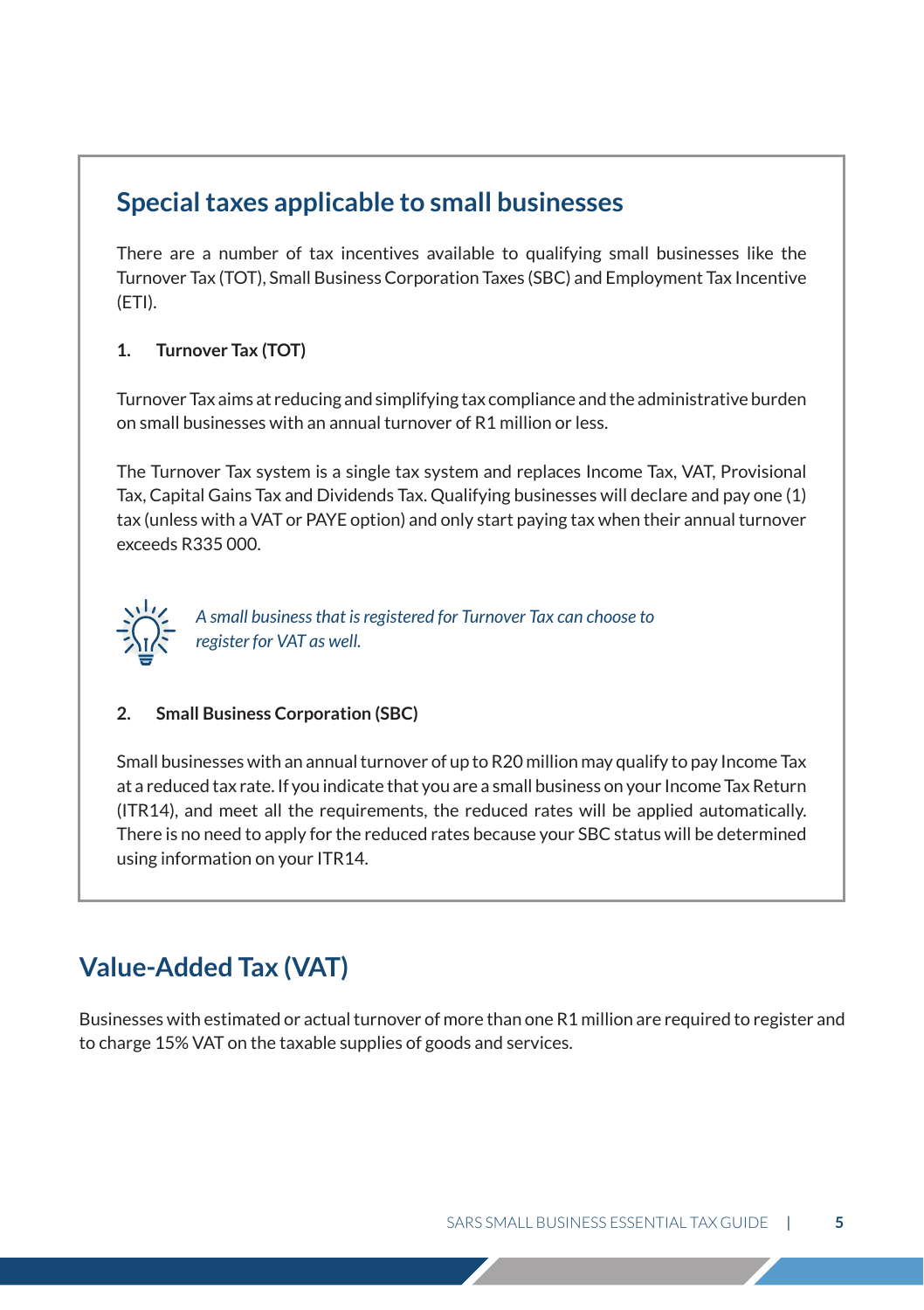#### **Categories for VAT registration:**

#### **Compulsory registration Voluntary registration**

You will be required to register for VAT if your sales are more than R1 million, in any 12 month period or you expect that your sales will exceed that amount in terms of a written contractual obligation.

You can apply for voluntary registration even if your sales, are less than R1 million. The requirement is that the sale made must already have exceeded the minimum threshold of R50 000, or is likely to exceed R50 000 in a 12 month period. Registration for VAT using SARS eFiling is quick and convenient.

## **Pay-As-You-Earn (PAYE)**

An employer who is registered or required to register with SARS for PAYE will also be required to register and pay over the Skills Development Levy (SDL) and Unemployment Insurance Fund (UIF) contributions to SARS.

Make sure you register with SARS within 21 business days after becoming an employer, deduct PAYE and UIF from your employees' salaries or wages and pay it over to SARS on a monthly basis. These payments must be made within seven (7) days after the end of the month. Where employees' salaries are below the set thresholds, currently R83 100 per year, no PAYE is payable.

## **Provisional Tax**

All companies are automatically registered for Provisional Tax upon registration for Company Income Tax. Individuals that have a small business and earn an income from this business, other than a salary, must register for Provisional Tax. You must complete and submit a Return for Payment of Provisional Tax (IRP6) twice a year and make payment of your estimated income.

This return can be filed via SARS eFiling. If however you are registered for Turnover Tax, you do not need to submit an IRP6.

## **Corporate Income Tax (CIT)**

Companies must declare their income annually by submitting a Company Income Tax Return (ITR14) once their registration has been finalised. The declaration must be accurate, stating all income and expenses so that over or under tax assessment is avoided. Companies and close corporations pay an annual flat tax rate of 28%.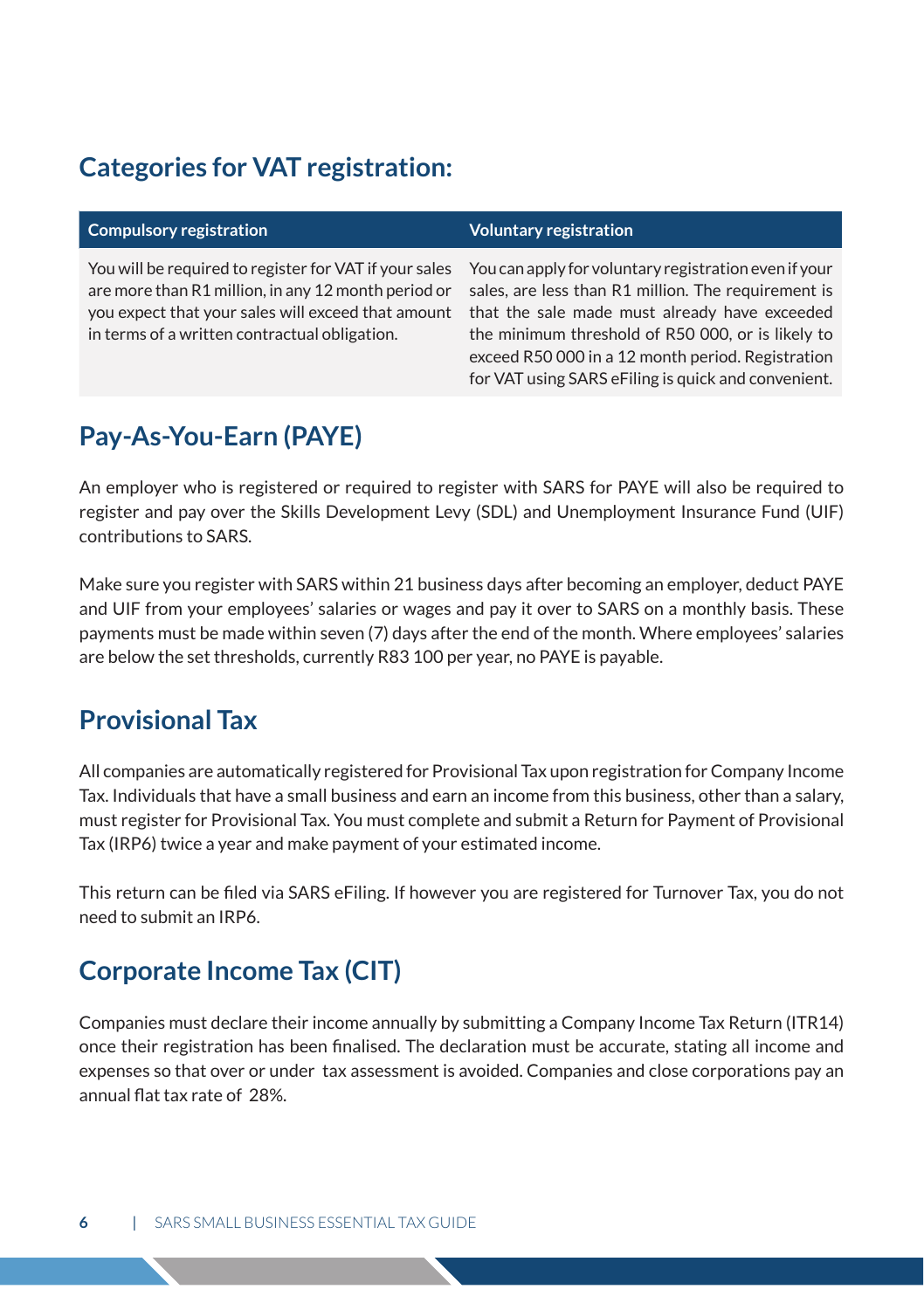#### **Tax Return submission periods per tax type**

| Tax type                                                     | <b>Submission</b><br>frequency                                        | <b>Tax Form Notes</b> |                                                                                                                                                                                                                                                                                                   |
|--------------------------------------------------------------|-----------------------------------------------------------------------|-----------------------|---------------------------------------------------------------------------------------------------------------------------------------------------------------------------------------------------------------------------------------------------------------------------------------------------|
| Company<br><b>Income Tax</b><br>(CIT)                        | Once a year as<br>per company's<br>financial year<br>end              | <b>ITR14</b>          | The company has 12 months to submit the ITR14 after<br>the financial year-end. The financial year end is indicated<br>on the company registration certificate from CIPC                                                                                                                           |
| Personal<br>Income Tax (for<br>self-employed<br>individuals) | Once a year as<br>announced by<br><b>SARS</b> during<br>filing season | <b>ITR12</b>          | Sole traders, self-employed and individuals in a<br>partnership should declare their business income on<br>their ITR12                                                                                                                                                                            |
| <b>VAT</b>                                                   | Every two (2)<br>months before<br>the 25 <sup>th</sup>                | <b>VAT201</b>         | The period will be allocated at registration and some<br>companies may be required to submit every month                                                                                                                                                                                          |
| <b>PAYE</b>                                                  | Monthly on or<br>before the 7 <sup>th</sup>                           | <b>EMP201</b>         | The submission is due within seven (7) days after the<br>month the tax was deducted from the employee.                                                                                                                                                                                            |
| <b>Provisional Tax</b>                                       | Twice a year                                                          | IRP6                  | For companies: The first submission is due six (6)<br>months from the start of the financial year. The second<br>submission is due at the end of your financial year.<br>For individuals: the first submission is due on 30 August<br>and second submission is due 28/9 February of each<br>year. |
| <b>Turnover Tax</b>                                          | Once a year                                                           | TT <sub>03</sub>      | The submission of turnover tax returns is done once<br>a year in line with the company's financial year-end or<br>submission of the annual income tax returns, between<br>1 July and 31 January of the following year for<br>individuals.                                                         |
| Employer<br>reconciliation                                   | <b>End of October</b><br>and end of May                               | <b>EMP501</b>         | First interim submission is due at end of October and<br>final submission end of May                                                                                                                                                                                                              |

**DISCLAIMER:** The information contained in this leaflet is intended as guidance only and is not considered to be a legal reference, nor is it a binding ruling. The information does not take the place of legislation and readers who are in doubt regarding any aspect of the information displayed in the leaflet should refer to the relevant legislation, or seek a formal opinion from a suitably qualified individual.

#### **For more information you may –**

- » Visit the Small Business page on the SARS website www.sars.gov.za.
- » Call the SARS Contact Centre on 0800 007277.
- » Book an appointment at a SARS branch via our eBooking system on www.sars.gov.za.
- » If calling from abroad, on +27 11 602 2093 (only between 8am and 4pm South African time).